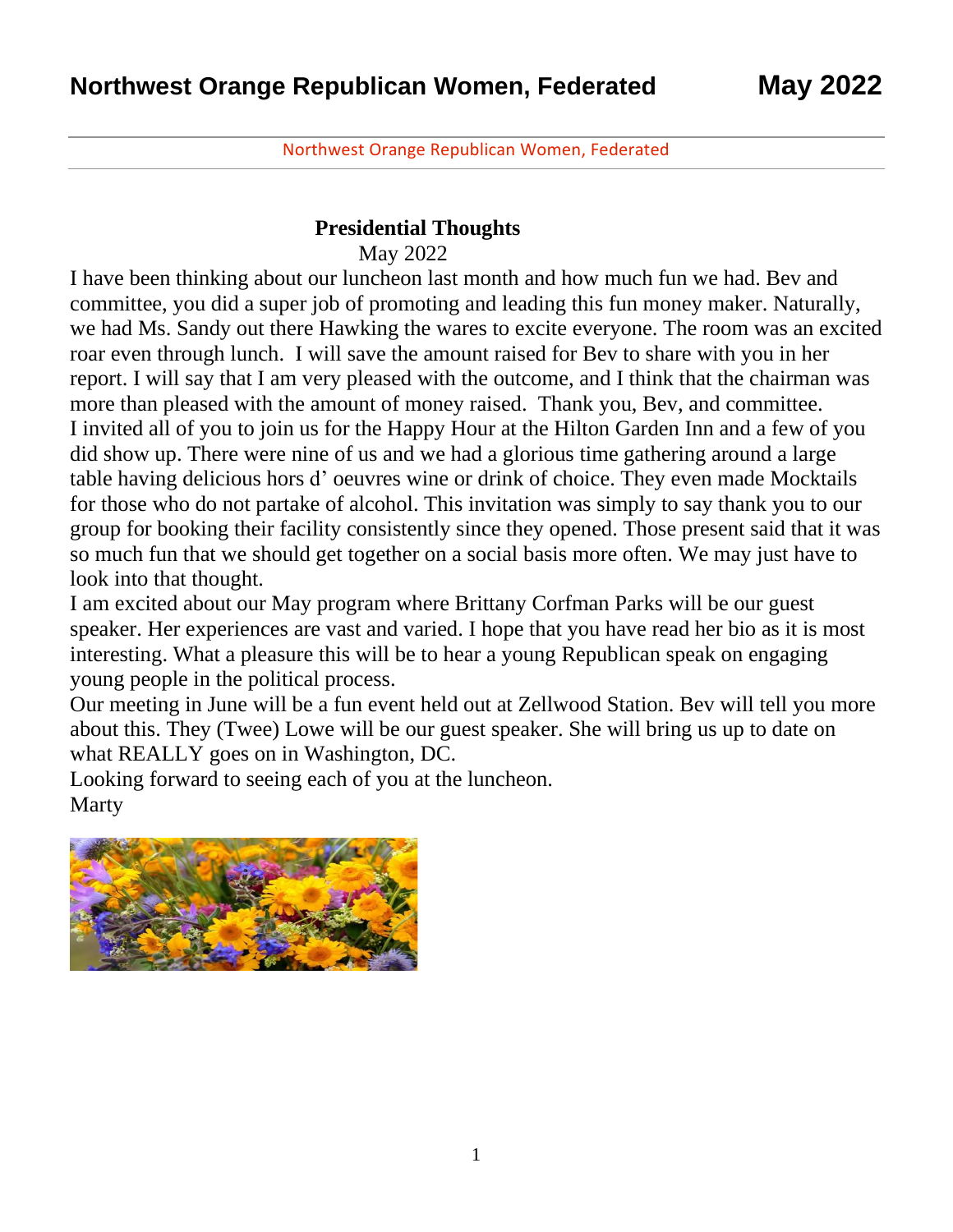NORTHWEST ORANGE REPUBLICAN WOMEN, FEDERATED

# **Luncheon and Meeting**

# Thursday, May 19, 2022

THE HILTON GARDEN INN-APOPKA CITY CENTER

580 E. Main Street, Apopka, FL 32703



\$30 (Includes Lunch) Without Reservation at Door \$35 **Reservation Deadline: May 15, 2022** 

## **BRITTANY CORFMAN PARKS**

### **VICE-CHAIRWOMAN GREATER ORLANDO YOUNG REPUBLICANS**

Lunch Meeting Starts at 11:30 AM-1:30 PM

11:15 AM Check-in. Masks not required.

Reservations Must be Cancelled 48 Hours in Advance. No Shows Will Be **Billed For the Non Cancelled Reservation.** 

Reservations: Marty Harrison-407-886-1922 or 407-493-0471. martyaoii@aol.com and on-line at www.norwf.org



"Women Making a Difference"



Katie Hope, one of our new members so graciously set up the NORWF face book page for us. The link is below so that you can sign on to the page. If you have pictures from the past meetings, she would like for you to send them to her so that she can post them for us. Also, if you have information on one of our events that you would like to get out to the other members as well as possible new members

<https://www.facebook.com/profile.php?id=100079902524868>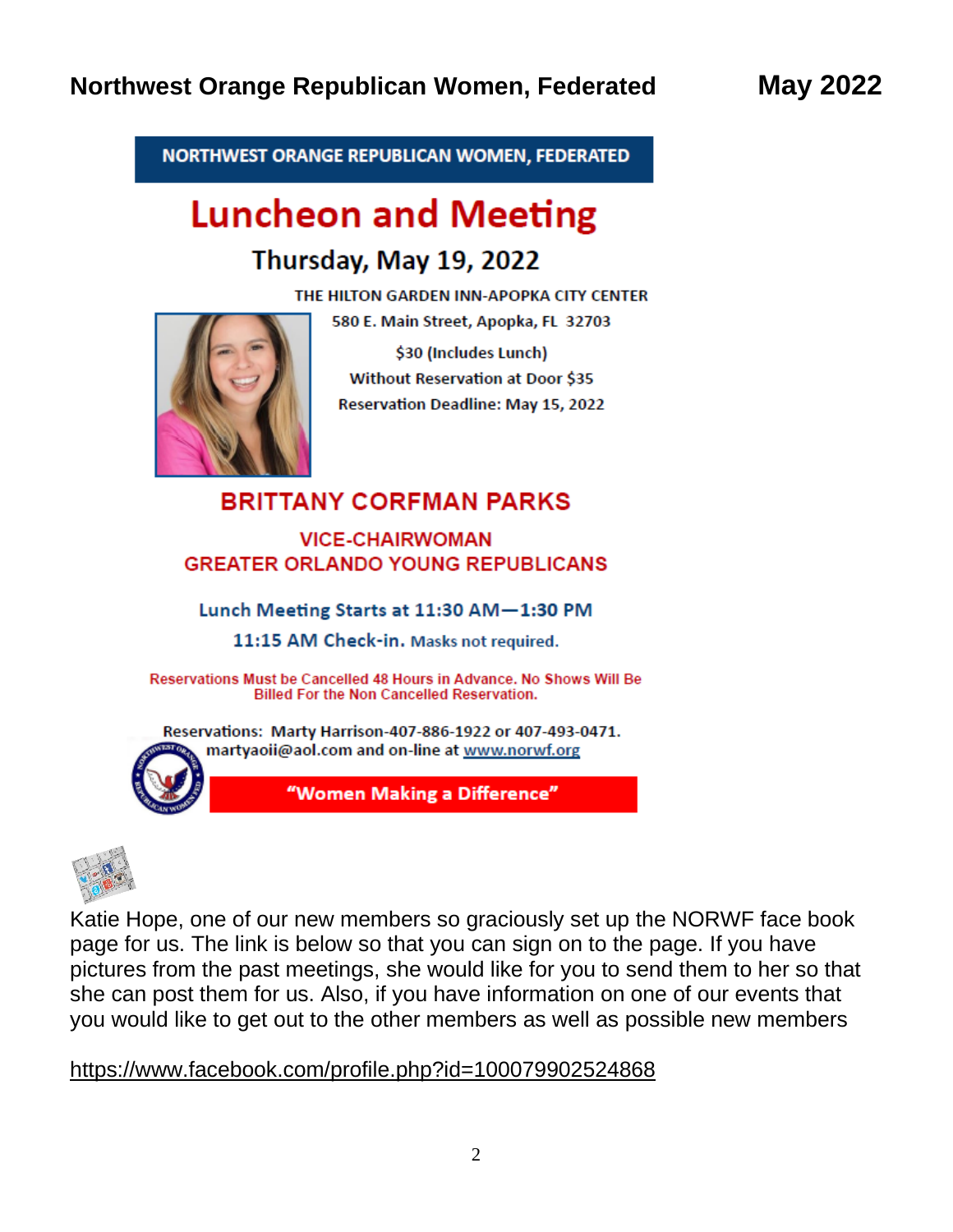# **Northwest Orange Republican Women, Federated May 2022**

**WATCH FOR MORE DETAILS FOR JUNE EVENT --- get your purse ready….** 



Spring Membership and VIP luncheon- This will be a covered dish luncheon. Each member is asked to bring a dish and check in at 11:00am. We have the hall from a.m. to p.m. We are planning the function to last from 11:30am to 1:30pm. We are planning to sell 50/50 tickets and raffle off a basket. time. We have elected officials and candidates who will participate in the entertainment. The program will be the presentation by They Lowe who will be discussing current events in Washington. There will be a fee of \$20 for our club members, guests are free. There will be a food sign-up sheet at the May meeting. Bev Winesburg and her committee will be meeting to finalize details. If you want to help, please contact Bev.

#### **THE ECONOMICS OF SANCTIONS NON-POLITICAL BUT JUST CONSIDERATIONS ON SANCTIONS**

Economic sanctions are an attempt by one or more governments to coerce or induce specific behaviors on the part of one or more other governments. They are enforced by governments that have greater economic power on governments with lesser power. Critics say sanctions are often poorly conceived and rarely successful in changing target's conduct, some say they are becoming more effective. They say that the most impact is in the country being sanctioned. Below is excerpt from my financial advisor that I think you might find interesting in regard to the humanity aspect of sanctions. **History and fact of extreme case of sanctions.**

According to an article in the National Library of Medicine (published in March of 2014), a division of the National Institutes of Health, US sanctions on Iraq rarely achieve their objectives. They do, however, have an impact upon the people living in the sanctioned country. "There have been many more sanctions-related deaths than casualties resulting from the US-Iraq war in Iraq. Infant mortality rose from 47 per 1000 live births during 1984-89 to 108 per 1000 in 1994-99, and under-5 mortality rose from 56 to 131 per 1000 live births. An estimate of a minimum of 300,000 excess deaths among under five-year-old children alone was reported; three times more than the Hiroshima bombing."

Then Secretary of State Madelaine Albright famously interviewed by Lesley Stahl of the "60 Minutes" television show (5/12/96) when asked, "We have heard that a half million children have died. I mean, that's more children than died in Hiroshima. And, you know, is the price worth it?" she responded, "I think this is a very hard choice, but the price-we think the price is worth it."

Normal times and presidencies we would not be talking about sanctions, however when will Americans see normal times again and will we ever. ---WHAT WILL WE BE SEEING AS THE PRICE OF SANCTIONS? Sanctions upon Fidel Castro did not affect him at all the people of Cuba did not rise and throw him out. Russian sanctions (by multiple countries) are hurting everybody i.e., Oil and wheat doubled. Russia is commodities only country. They will just by Chinese phones etc. Nichol has about quadrupled; Palladium is at all time high. What ever your political thoughts sanctions are they are economic failure i.e., shooting yourself in the foot. Like trade wars they are never good…. JUST FOOD FOR THOUGHT. THOMAS JEFFERSON – DESCRIBED HIS FOREIGN POLICY AS FREE TRADE WITH ALL, ENTANGLING ALLIANCES WITH NONE.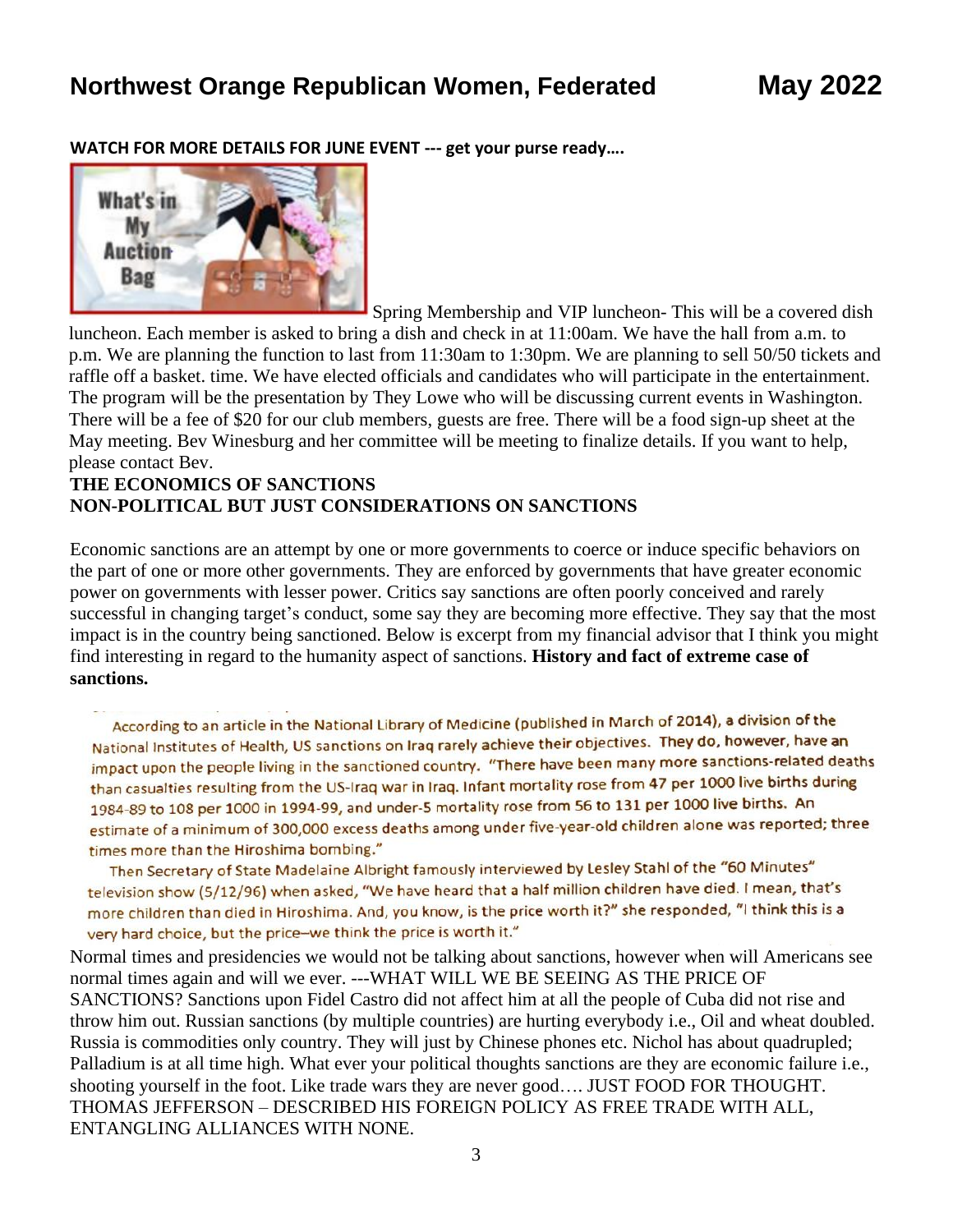

Armed Forces Day is a special holiday for people all over the world to come together and thank the men and women of the United States Armed Forces. First conceived by President Harry S. Truman, the holiday was established in 1949. The creation of a single day celebration for all five branches of the United States military made sense due to its recent unification under the Department of Defense. Today, Armed Forces Day is celebrated on the third Saturday of every May, this year falling on May 21. Be sure to mark your calendar & support our military!

#### **Buy a Poppy and wear it proud!!! Remember Flander's Fields**

#### **HAPPY BIRTHDAY TO OUR MEMBERS:**



**[May](https://freepngimg.com/png/37239-birthday-cake-transparent-background) Beverly Blackmon Joni Keams May 3rd Pat Ryan May 28th Kathleen Weber May 22nd Nancy Thayer June 19th Loretta For[law](https://creativecommons.org/licenses/by-nc/3.0/) June 26th**



## **CAMPAIGN TIME**

**MARK YOUR CALENDARS--- YES IN ELECTION YEARS WE DO MEET 12 MONTHS A YEAR!!! SO, SEE YOU IN JUNE, JULY, AND AUGUST!!! THIS IS TO HELP OUR CANDIDATES GET ELECTED!!!**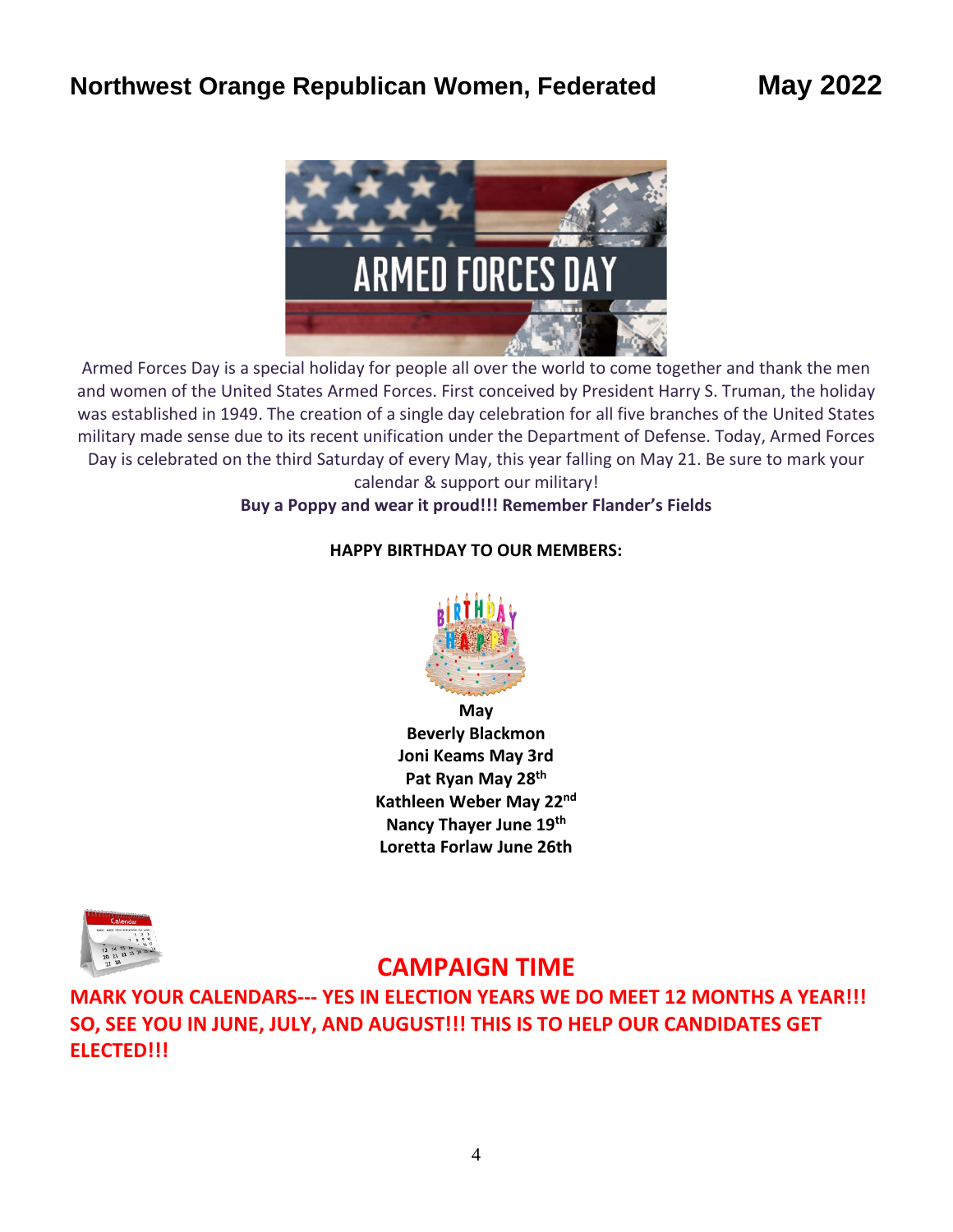

#### **MEMORIAL DAY – SEE YOU AT THE APOPKA FLAGPOLE**

According to the U.S. Department of Veterans Affairs, approximately 25 cities and towns—including two named Columbus: one in Mississippi, one in Georgia—claim to have originated [Memorial Day](https://www.history.com/topics/holidays/memorial-day-history) in the years immediately before Grand Army of the Republic leader John A. Logan designated **May 30, 1868**, as a day "for the purpose of strewing with flowers, or otherwise decorating the graves of comrades who died in defense of their country during the late rebellion."

The idea for Memorial Day (known as Decoration Day in the 1800s) did not arise with General Logan; he had been inspired by local commemorations of [Civil War](https://www.history.com/topics/american-civil-war/american-civil-war-history) dead already being held in pockets throughout the North and the South, in some cases before the war had even concluded. Logan, in fact, had delivered the keynote address at an April 29, 1866, Decoration Day commemoration in Carbondale, Illinois, in which Union Army veterans paraded in tattered uniforms and spread flowers on cemetery graves. Logan's wife wrote in her 1913 memoir that she had suggested the holiday after becoming so moved by "the little flags and the withered flowers that had been laid" on Confederate graves in Petersburg, Virginia. Boalsburg, Pennsylvania, claims the holiday originated there even earlier when in 1864 a teenager mourning her Union Army father and a mother honoring her son who fell at Gettysburg laid flowers on their graves and began an annual town tradition.

The federal government weighed in on the debate 50 years ago when President Lyndon B. [Johnson](https://www.history.com/topics/us-presidents/lyndon-b-johnson) signed a May 26, 1966, proclamation that "officially recognized that the patriotic tradition of observing Memorial Day began one hundred years ago in Waterloo, New York." The small Finger Lakes village first staged an annual community-wide commemoration of its war dead on May 5, 1866, when businesses shuttered, and residents draped buildings in black crepe and adorned soldiers' graves with flowers and flags. Although Congress designated Waterloo, now home to the National [Memorial](https://wlhs-ny.com/national-memorial-day-museum/) Day [Museum,](https://wlhs-ny.com/national-memorial-day-museum/) as the holiday's birthplace, the other contenders haven't been dissuaded. The argument over who gave birth to Memorial Day remains a holiday tradition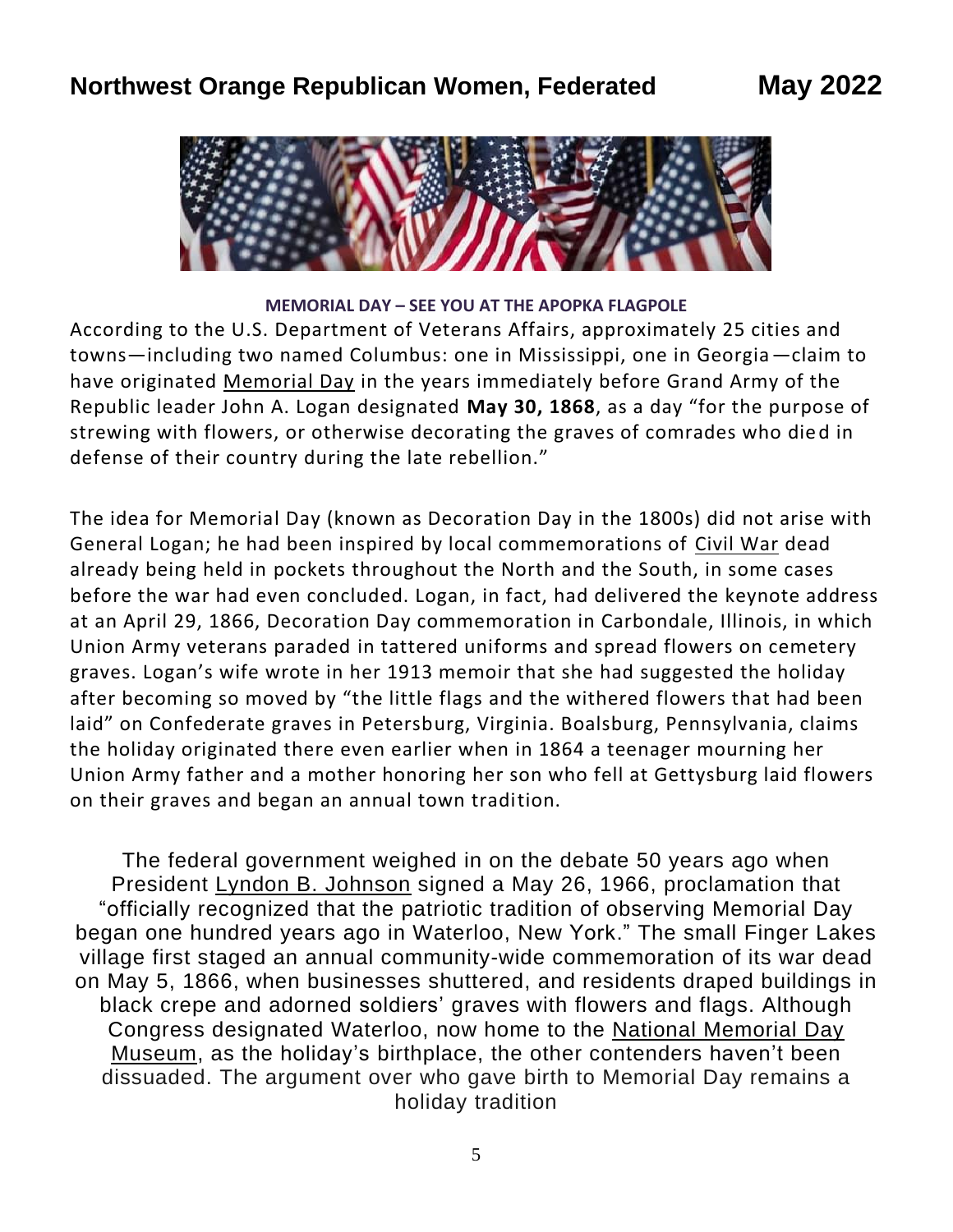SCHOLARSHIP AND DESSERT LISTS

| Month¤             | Volunteer (s)a                                           |
|--------------------|----------------------------------------------------------|
| January ¶<br>∞     | Susan Bornmann <sup>2</sup>                              |
| 1<br>February<br>× | 1<br>Katie-Hope¤                                         |
| March<br>×         | Sandy Bove'<br>And<br>Brenda-Solomon¤                    |
| April<br>×         | TBD<br>×                                                 |
| 1<br>May<br>∝      | Judi Risser <sup>[</sup>                                 |
| June<br>×          | TBD<br>×                                                 |
| 1<br>July<br>×     | Loretta Forlaw <sup>o</sup>                              |
| 1<br>August<br>ొ   | Nantasha Nau¤                                            |
| September¶<br>×    | TBD                                                      |
| October<br>×       | 1<br>TBD¤                                                |
| November¶<br>¤     | Joni Keams                                               |
| December¶<br>×     | Charlotte White <sup>[</sup> ]<br>And<br>Virginia-Maple¤ |
| ¶                  |                                                          |

NORWF Scholarship Basket Volunteers 2022

|   |                      | NORWF Desserts Volunteers 2022          |   |
|---|----------------------|-----------------------------------------|---|
| + |                      |                                         |   |
|   | Month¤               | Volunteer (s)a                          |   |
|   | ٦.<br>January ¶<br>× | Barbara-Zakszewski¤                     |   |
|   | February¶<br>×       | Lil Einno <sup>o</sup>                  |   |
|   | March¶<br>×          | Marty Harrison <sup>o</sup>             |   |
|   | ¶<br>April<br>×      | Sandi-Smallman¤                         |   |
|   | 1<br>May<br>∞        | Katie-Hope¤                             | × |
|   | June¶<br>×           | Mary Smothers¤                          |   |
|   | 1<br>July¶<br>∞      | Louise-Fortunato¤                       |   |
|   | August¶<br>×         | Loretta Forlaw <sup>o</sup>             |   |
|   | September¶<br>×      | Sandy Bove' -<br>And<br>Brenda-Solomon¤ |   |
|   | October¶<br>×        | Sharon-Lee-Gates¤                       |   |
|   | November<br>×        | Judi Risser <sup>o</sup>                |   |
|   | December¶<br>×       | Susan <u>Bommann</u> ¤                  |   |
|   | எ                    |                                         |   |

Knowledge is needed to pass the test in school, but wisdom is needed to pass the test in life. Knowledge *is learned; wisdom is given*